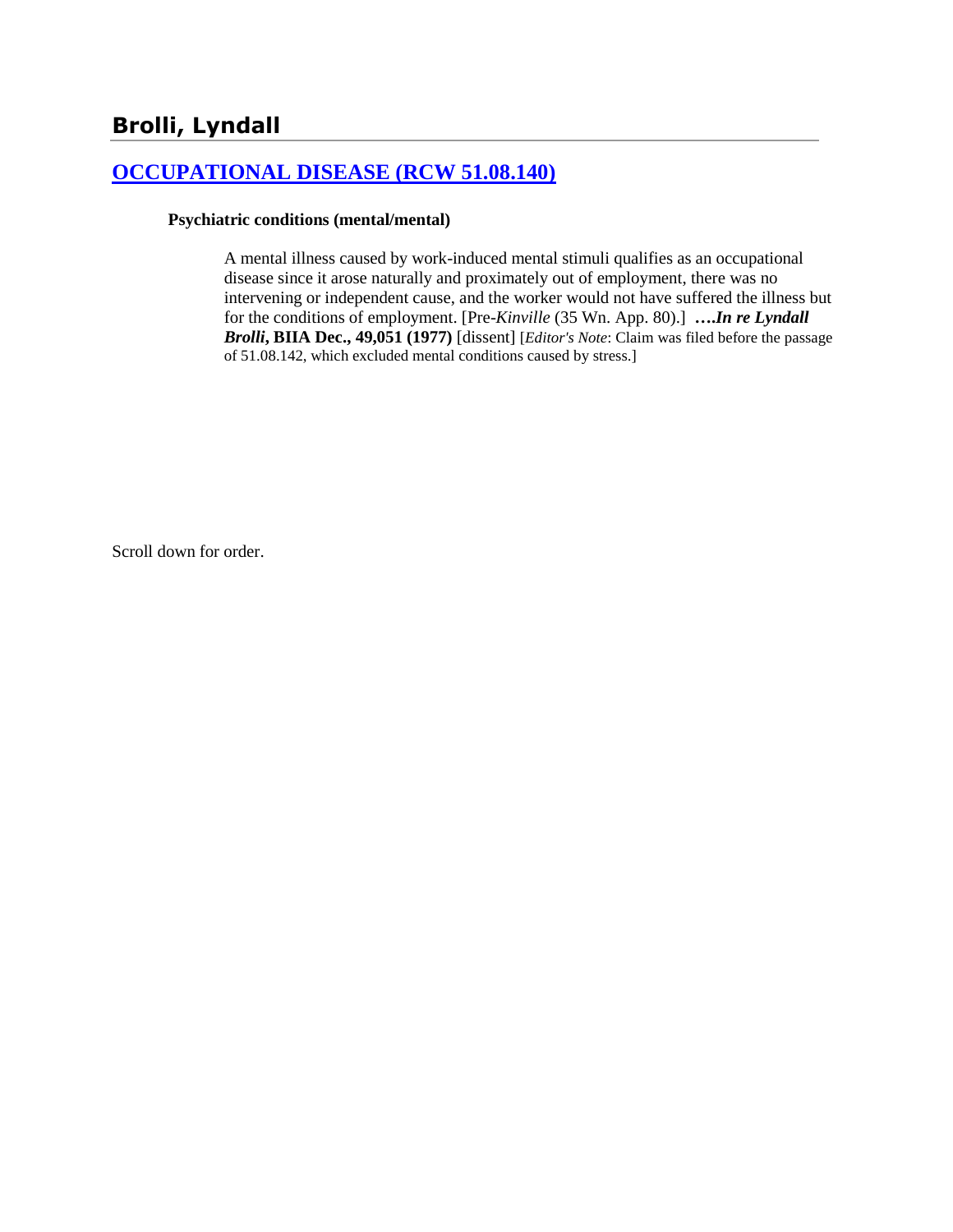The issue presented by this appeal and the evidence presented by the parties are very adequately set forth in our hearing examiner's Proposed Decision and Order. Specifically, the legal issue is whether a mental illness cause by work-induced mental stimuli qualifies as an occupational disease under our statute, RCW 51.08.140.

On September 14, 1976, we issued a Decision and Order in the case of In re David J. Simmonds, Claim No. G-559623, Docket No. 45,038, wherein the facts and applicable law were closely parallel. In that case, we extensively reviewed the pertinent statutory and judicial authorities, including the authorities cited to us here by Department's counsel. We there held:

> "the claimant's mental illness...arose naturally and proximately out of his employment, in the sense that there was no intervening independent and sufficient cause for the mental illness, and that the claimant would not have suffered such illness when he did but for the conditions of his employment as store manager."

Accordingly, we allowed that claim as an occupational disease, within the meaning of RCW 51.08.140 and the principle expressed in the leading case of Simpson Logging Co. v. Department of Labor and Industries, 32 Wn. 2d 472 (1949)

Similarly, here, we incorporate our hearing examiner's concluding paragraph of his discussion in his Proposed Decision and Order, as follows:

> "The evidence establishes that claimant's mental illness, diagnosed as situation depression, arose naturally and proximately out of her employment, in the sense that there were no other intervening independent and sufficient causes for the mental illness, and that the claimant would not have suffered such illness when she did but for the conditions of her employment as a school administrator. The claimant has presented a prima facie case with her own testimony and that of Dr. Hunter which testimony was unrebutted by the Department of Labor and Industries. Accordingly, under the plain terms of RCW 51.08.140 the claimant's mental illness must be held to qualify as an occupational disease. Simpson Logging Co. v. Department of Labor and Industries, supra, and Larson, Workmen's Compensation Law, Volume 1A, section 42.23."

After consideration of the Proposed Decision and Order and the Petition for Review filed thereto, and a careful review of the entire record before us, we are persuaded that the Proposed Decision and Order is supported by the preponderance of the evidence and is correct as a matter of law.

1 2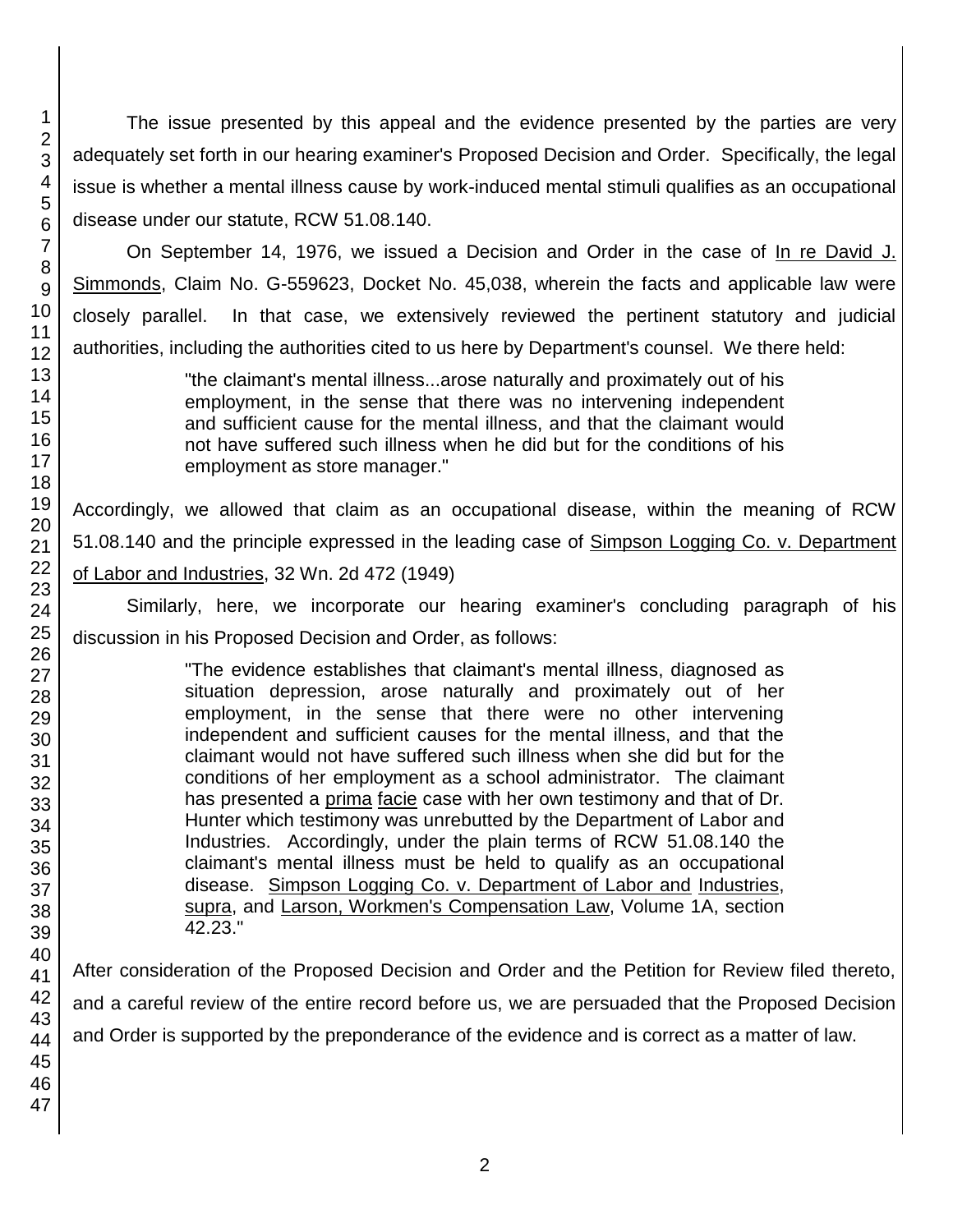The hearing examiner's proposed findings, conclusions and order are hereby adopted as this Board's findings, conclusions and order and are incorporated herein by this reference.

It is so ORDERED.

Dated this 9th day of December, 1977.

## BOARD OF INDUSTRIAL INSURANCE APPEALS

 $/$ s/ $\sim$ PHILLIP T. BORK Chairman

 $/$ s/ $\sim$ 

SAM KINVILLE Member

## **DISSENTING OPINION**

The majority decision cites the Decision and Order issued September 14, 1976, in the appeal of David J. Simmonds and remarks that the facts are applicable and closely parallel. A dissenting opinion was rendered in that case as well. I hold that the conclusion of that particular dissent is equally applicable in this case.

Additionally, the Proposed Decision and Order which is adopted by the majority cites Larson, Workmen's Compensation Law, Volume 1A, Section 42.23, as one of the reasons to hold the claimant's mental illness qualifies as an occupational disease. I am more impressed with two citations in the Department's petition for Review found on page 3. Namely:

> "An ailment does not become an occupational disease simply because it is contracted on the employer's premises. It must be one which is commonly regarded as natural to, inhering in, and incident and concomitant of the work in question. There must be a recognizable link between the disease and some distinctive feature of the claimant's job, common to all jobs of that sort - - - an occupational disease is one which results from the nature of the employment, and by nature is meant - - conditions to which all employees of a class are subject, and which produce the disease as a natural incident of a particular occupation, and attach to that occupation a hazard which distinguishes it from the usual run of occupations and is in excess of the hazard attending employment in general".

And

"It seems obvious that, if men in all employments suffer from the same disease as that of the claimant, it does no(t) meet the proximate cause requirement of the statute; nor does the fact that the claimant worried about his work distinguish the case. Persons in all employments and in

1